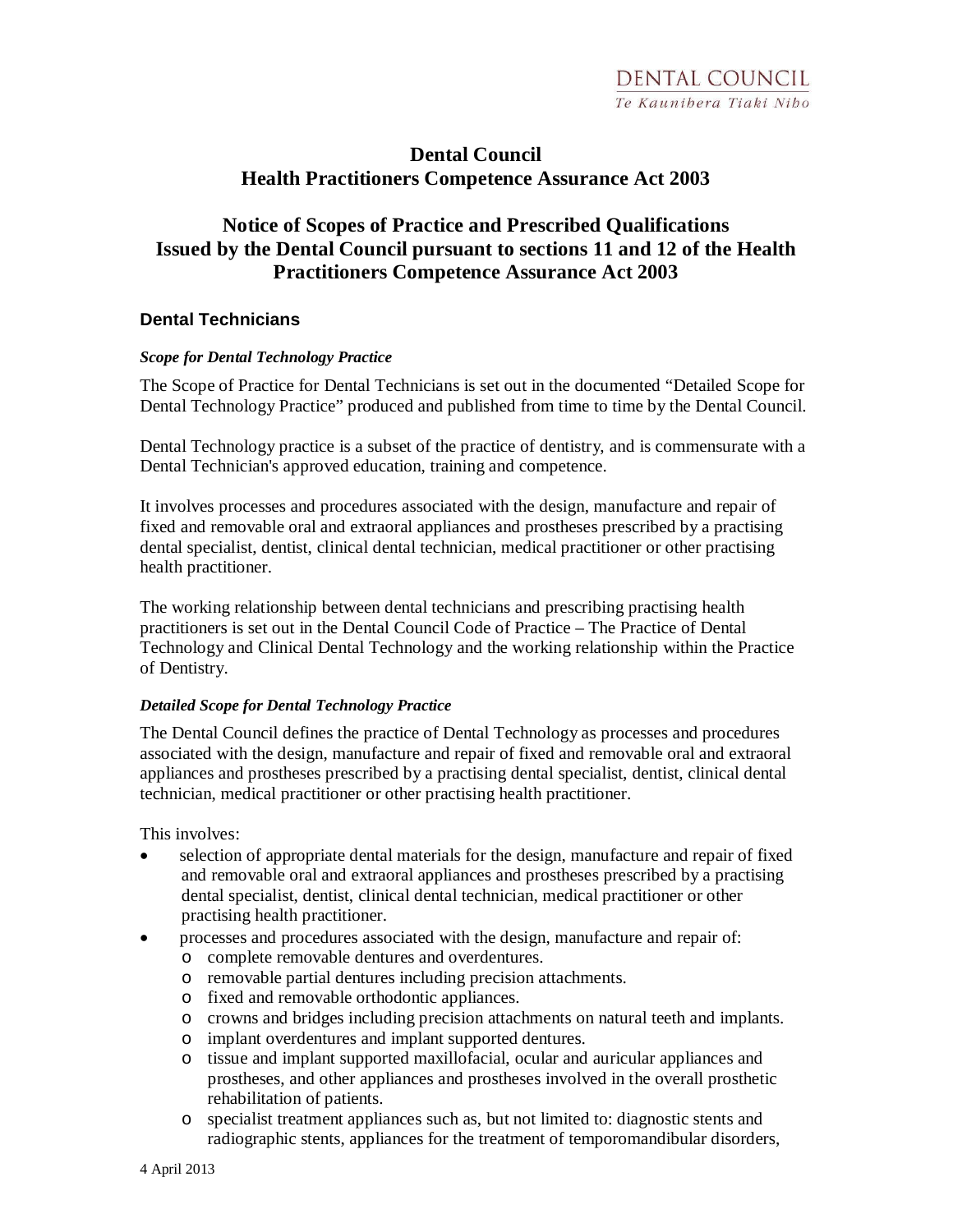appliances for the treatment of speech disorders, appliances for the treatment of sleep disorders and appliances for the treatment of audio disorders.

undertake shade taking and shade checking, which may include the removal of a preloosened temporary restoration and try-in of the permanent restoration, without removal or placement of an abutment, as prescribed by and prior to the final fitting<sup>1</sup> by a dentist or dental specialist.

Practice in this context goes wider than dental technology to include teaching, research, and management, given that such roles influence clinical and technical practice and public safety. Areas of dental technology practice that were not included in a practitioner's training should not be undertaken unless the practitioner has completed appropriate training and practices to the standard required by the relevant Code of Practice.

#### *Prescribed Qualifications*

- Bachelor of Dental Technology, University of Otago; or
- Bachelor of Dental Technology with Honours, University of Otago; or
- Diploma in Dental Technology, issued by a New Zealand educational institution, and commenced prior to 18 September 2004; or
- an approved overseas dental technology qualification, and a pass in the New Zealand Dental Technicians Registration Examination.

 $\overline{a}$ 1 Final fitting for dental technicians means ensuring the patient returns to the prescribing dentist /dental specialist as soon as possible on the same day for the refitting of the temporary or permanent restoration.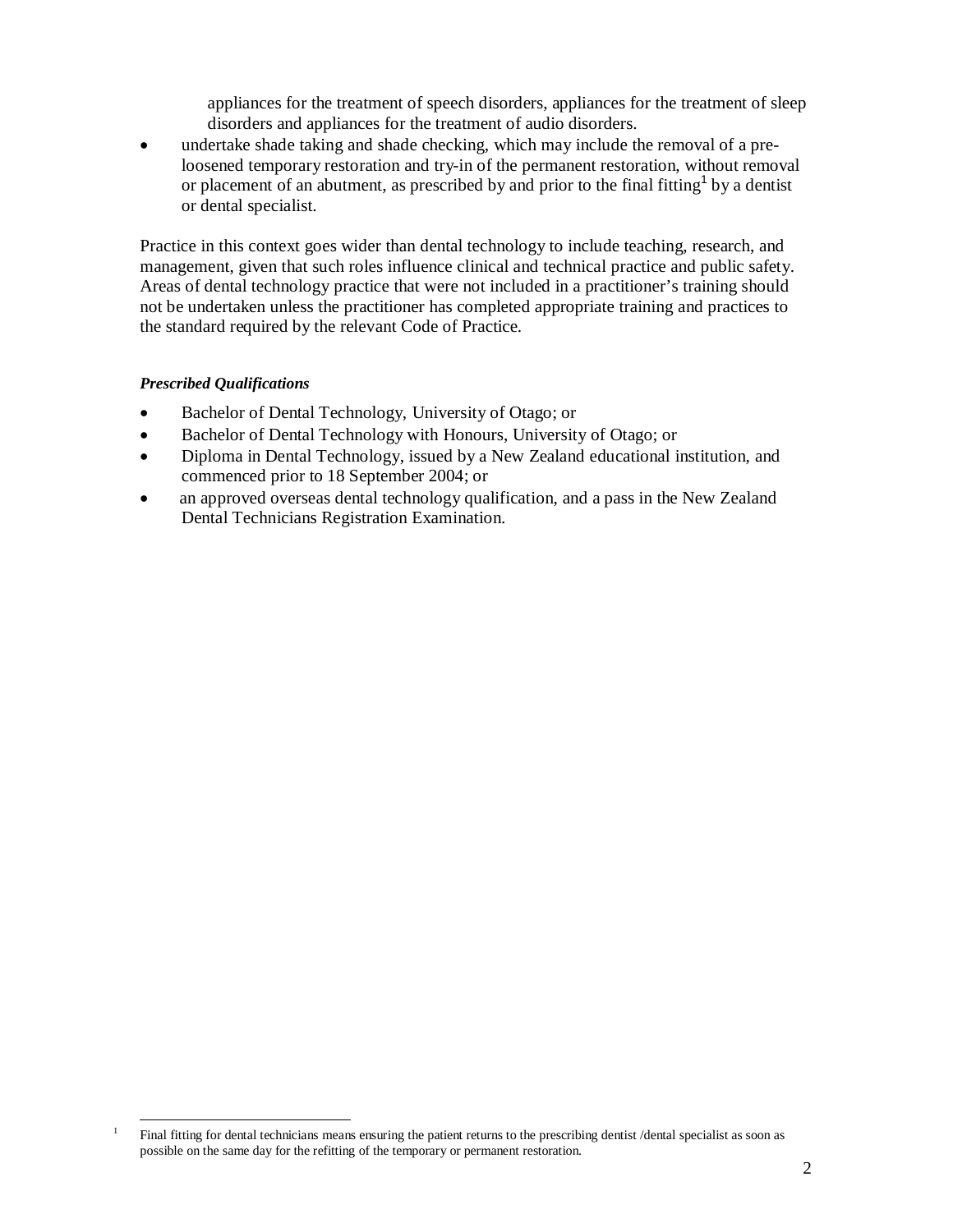# **Clinical Dental Technicians**

### *Scope for Clinical Dental Technology Practice*

The Scope of Practice for Clinical Dental Technicians is set out in the documented "Detailed Scope for Clinical Dental Technology Practice" produced and published from time to time by the Dental Council.

Clinical Dental Technology practice is a subset of the practice of dentistry, and is commensurate with a Clinical Dental Technician's approved education, training and competence.

It involves the scope of practice for Dental Technology, plus the fitting of complete removable dentures and the fitting of some other types of removable dentures and oral and extraoral appliances under specific conditions – as set out in the detailed scope of practice.

The working relationship between clinical dental technicians and prescribing practising health practitioners is set out in the Dental Council Code of Practice – The Practice of Dental Technology and Clinical Dental Technology and the working relationship within the Practice of Dentistry.

## *Detailed Scope for Clinical Dental Technology Practice*

The Dental Council defines the practice of clinical dental technology as:

- processes and procedures associated with the design, manufacture and repair of fixed and removable oral and extraoral appliances and prostheses prescribed by a practising dentist, dental specialist, medical practitioner or other authorised health practitioner as set out in the detailed scope for dental technology practice.
- taking impressions and undertaking other non-invasive clinical procedures involved in the fitting of removable complete dentures and the fitting of some other types of removable dentures and oral and extraoral appliances under specific conditions as set out below and as described below.
- taking impressions and undertaking other non-invasive clinical procedures involved in the trial fitting and repair of removable complete and partial implant overdentures prescribed and the final fitting<sup>2</sup> by a dentist or dental specialist.

As well as the activities delineated in the detailed scope for dental technology practice, clinical dental technology practice involves:

- taking impressions and undertaking other non-invasive clinical procedures involved in the fitting and relining of removable complete dentures when there are no natural teeth remaining and there is no diseased or unhealed hard or soft tissue.
- taking impressions and undertaking other non-invasive clinical procedures involved in the fitting and relining of removable partial dentures subject to the patient having obtained an oral health certificate from a dentist or dental specialist.
- taking impressions and undertaking other non-invasive clinical procedures involved in the construction of removable complete and partial immediate dentures on the prescription of, and prior to the fitting by a dentist or dental specialist.
- taking impressions, relining and undertaking other non-invasive clinical procedures involved in the construction of removable complete and partial root/tooth overdentures subject to the patient having obtained an oral health certificate from and on the

 $\overline{a}$ 2 Final fitting for clinical dental technicians means ensuring the patient is referred back to the prescribing dentist/dental specialist for the subsequent management and ongoing monitoring of that patient's oral health.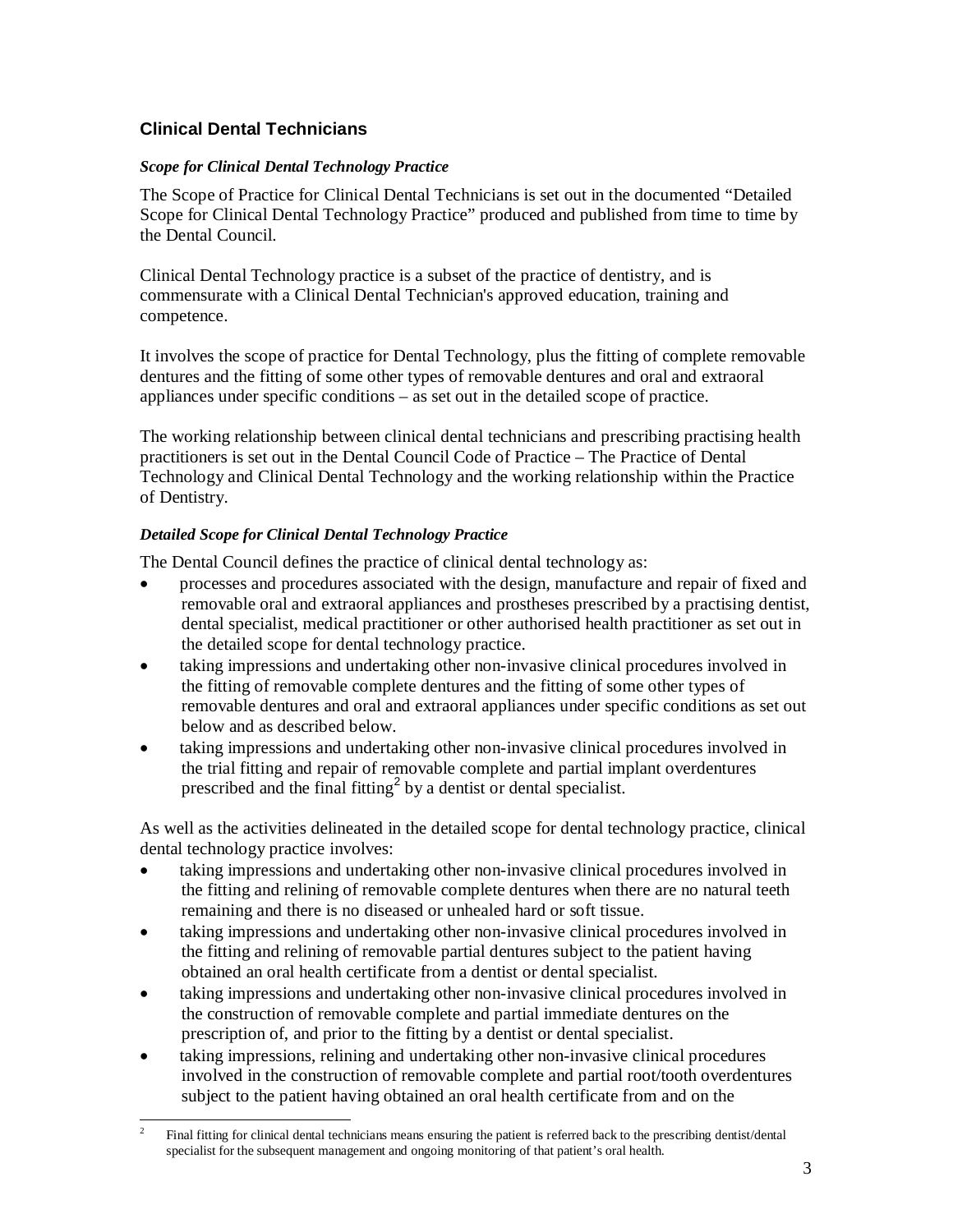prescription of a dentist or dental specialist, and prior to the final fitting<sup>2</sup> by a dentist or dental specialist.

- processes and procedures associated with extraoral maxillofacial prostheses, for those with formal training or if they can demonstrate that they have the requisite knowledge and training to undertake this work<sup>3</sup>:
	- Taking impressions and undertaking other non-invasive clinical procedures involved in the fitting, construction and repair of extraoral maxillofacial prostheses, that are **not** in direct communication with the naso- or the orophayngeal airway under the prescription of a dentist, dental specialist or medical practitioner, who remains responsible for the clinical outcomes of the patient.
	- Taking impressions of maxillofacial defects that **are** in direct communication with the naso- or the orophayngeal airway, for those clinical dental technicians with formal training or if they can demonstrate that they have the requisite knowledge and training to undertake this work, and only under the direct clinical supervision of a dentist, dental specialist or medical practitioner qualified to manage an airway emergency, who remains responsible for the clinical outcomes of the patient.
- taking impressions and undertaking other non-invasive clinical procedures involved in the construction of removable complete and partial implant overdentures on the prescription of, and prior to the final fitting<sup>2</sup> by a dentist or dental specialist. This does not include removal or placement of abutments such as healing, temporary or permanent, or fixture level/subgingival impression copings.
- repairing and/or relining of removable complete and partial implant overdentures on the prescription of and prior to the final fit<sup>2</sup> by a dentist or dental specialist and appropriate referral when indicated.
- designing, constructing, repairing and supplying appliances for the treatment of sleep disorders only on the prescription of a registered dentist, dental specialist or medical practitioner.
- taking impressions and undertaking other non-invasive procedures involved in the construction of an anti-snoring device, however, only a dentist, dental specialist or medical practitioner, who retains responsibility for the clinical care outcomes, can perform the final  $fit^2$  of the appliance.
- in relation to the above activities:
	- Obtaining medical and dental histories and consulting with other health practitioners as appropriate.
	- Examination of the oral tissues to ensure that the patient's mouth is fit for purpose and free of disease, disorder or abnormality.
	- Referral of patients to a dentist, dental specialist or medical practitioner when any disease, disorder or abnormality is detected.
	- Referral of patients to a dentist, dental specialist or medical practitioner for a prescription for an oral health certificate and treatment plan where required.
	- Preparation of a treatment plan (in association with a prescription if required) and communicating this to the patient.
	- Oral health education and promotion.

 $\overline{a}$ 3 Practitioners should demonstrate that they have the requisite knowledge and training to undertake extraoral maxillofacial prostheses work in accordance with the Council's Policy on Advanced and New Areas of Practice.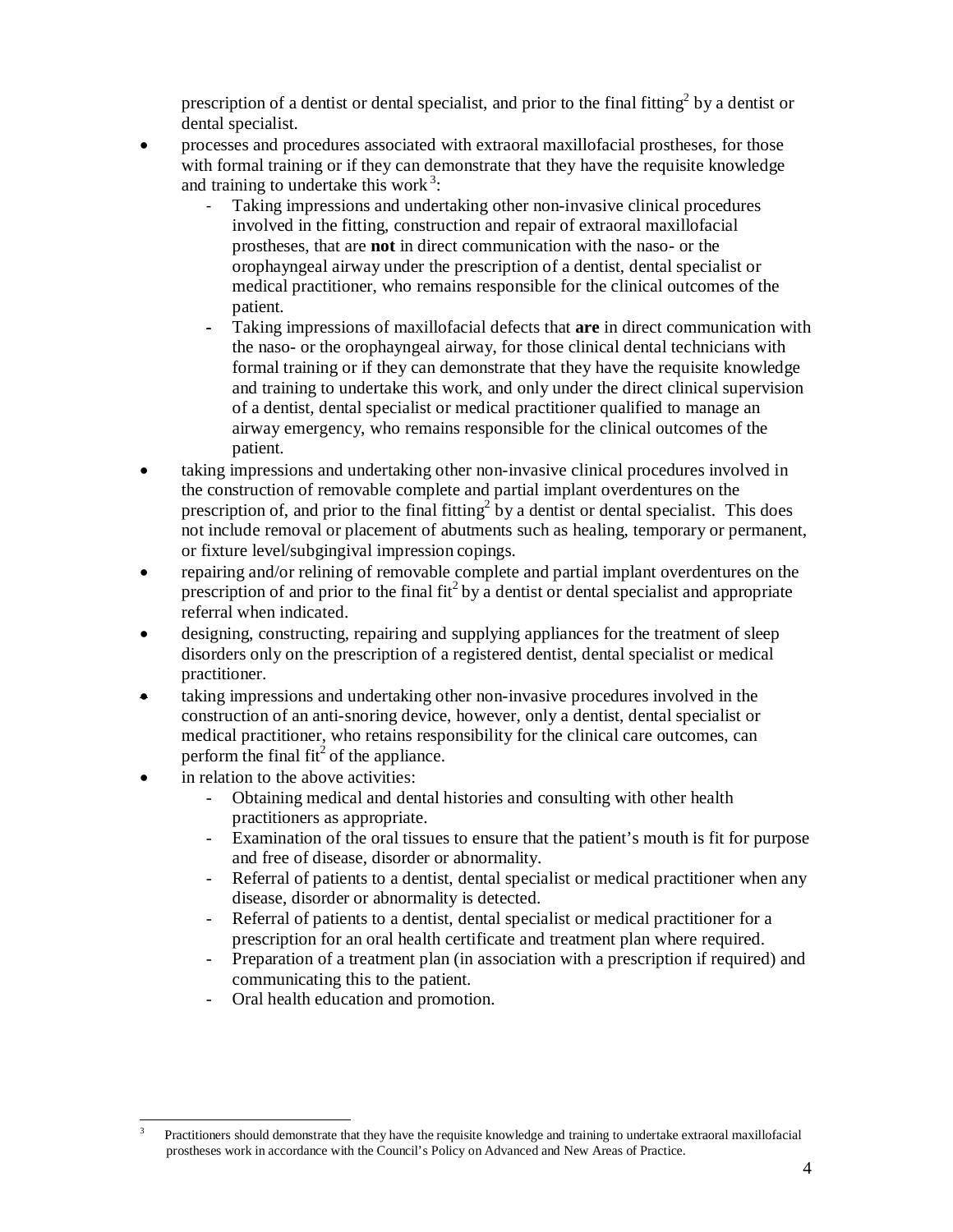Practice in this context goes wider than clinical dental technology to include teaching, research, and management, given that such roles influence clinical and technical practice and public safety.

Areas of clinical dental technology practice which were not included in a practitioner's training should not be undertaken unless the practitioner has completed appropriate training and practises to the standard required by the Dental Council Policy on Advanced Areas of Practice and the Code of Practice on The Practice of Dental Technology and Clinical Dental Technology and the working relationship within the Practice of Dentistry.

### *Prescribed Qualifications*

• Registration in the dental technology scope of practice and a postgraduate Diploma in Clinical Dental Technology (University of Otago).